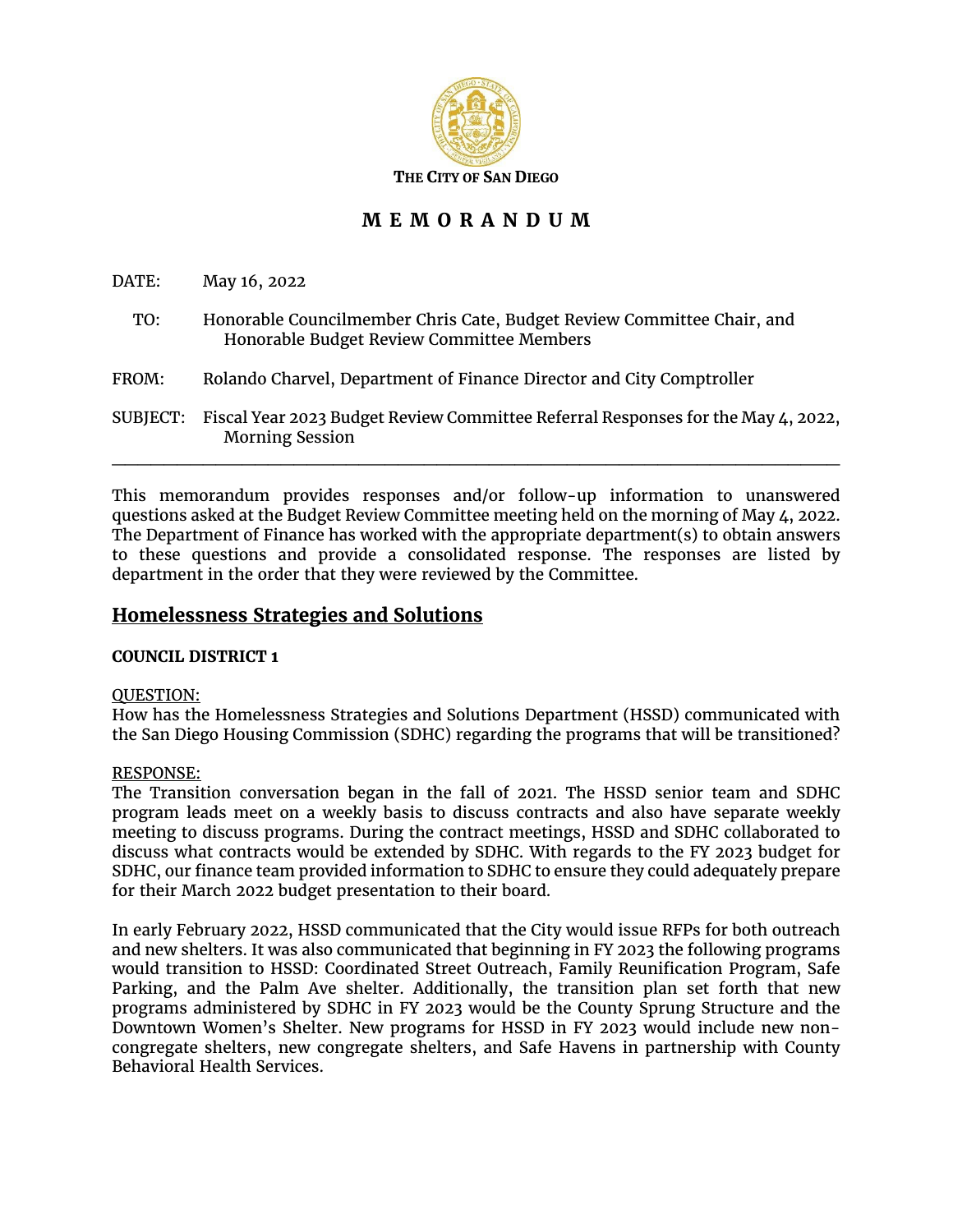Honorable Councilmember Chris Cate, Budget Review Committee Chair, and Honorable Budget Review Committee Members

May 16, 2022

In March 2022, the HSSD leadership and SDHC VP for Strategic Initiatives met to further discuss transition details for FY 2022-23 for programs and activities impacting the MOU between the City and SDHC. This transition for FY 2023 has three of the 20 programs administered by SDHC transitioning to HSSD. It was established that the overall objective of the transition planning was to improve coordination and collaboration between City & SDHC through refined focus areas.

#### QUESTION:

Is there a commitment that every single person in an encampment will be notified by the city before being swept?

#### RESPONSE:

Yes, this has always been the process. Likewise, while the City's HSSD department will be directly administering the Outreach contract, the work will continue in the same way it has been, which includes our non-profit service providers conducting outreach at encampments prior to abatement events.

### QUESTION:

In the ever-changing environment of tackling homelessness there is a concern about the reduction in flexible spending. How will HSSD address this concern?

#### RESPONSE:

There continues to be a commitment to the value of flexible spending and the impact it has on preventing people from falling into homelessness. The City is actively pursuing grants which can fund these activities and has just submitted a grant application to the State of California to provide a flexible spending pool to families in need.

#### QUESTION:

If you offer non-congregate care, how do we ensure that the non-congregate care is going to those who truly need it versus those who would prefer it?

#### RESPONSE:

HSSD analyzed intake data for City-funded congregate shelters to assess trends. This data helped to inform which populations were most in need of alternatives to congregate shelters. In creating non-congregate shelters, the focus is vulnerable populations, including seniors and families with young children. In many settings, non-congregate shelters have been shown to be more cost-efficient and for many vulnerable populations, non-congregate shelters yield better outcomes.

#### **COUNCIL DISTRICT 4**

#### QUESTION:

How does HSSD plan to integrate the recommendations from the Ad-Hoc Committee in the system? Specifically, regarding the comments on black residents.

#### RESPONSE:

The deputy director of HSSD has served on the Ad Hoc Committee since its inception and has taken a lead in analyzing data and providing input to help inform the recommendations included in the draft action plan report.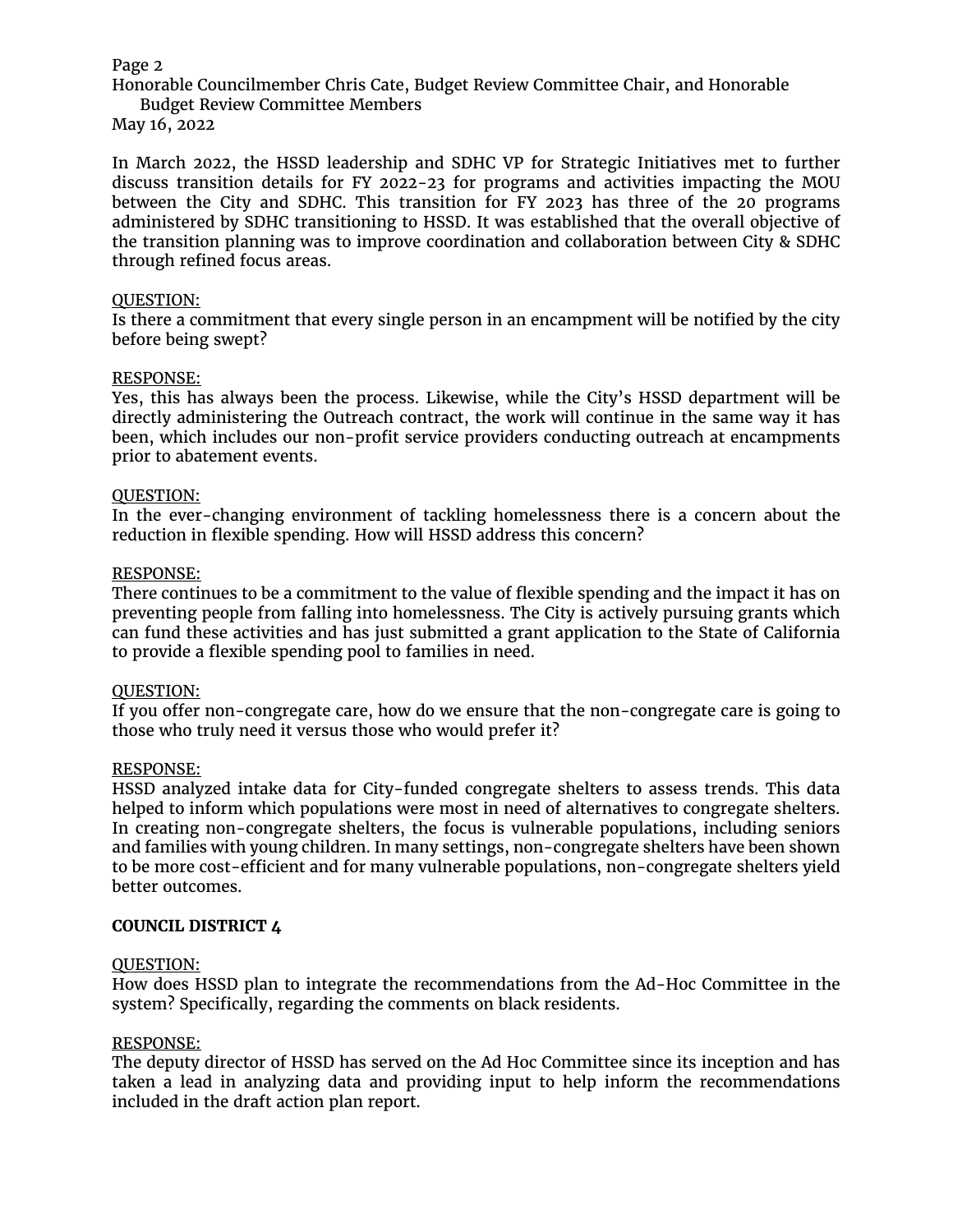Honorable Councilmember Chris Cate, Budget Review Committee Chair, and Honorable Budget Review Committee Members

#### May 16, 2022

Additionally, HSSD in partnership with the Regional Task Force on Homelessness (RTFH) received technical assistance from the State on how to set goals for achieving equity in the crisis response system.

## QUESTION:

What steps are being taken to ensure we are making up for the reduction in rapid housing?

#### RESPONSE:

The FY 2023 budget continues to fund Rapid Rehousing (RRH) with grant funding from HHAP 1.0 and HHAP 2.0. In FY 2022, there was an additional investment of \$1.0 million in one-time funding which was not available in FY 2023.

However, important to note, the overall budget for Rapid Rehousing across the system has increased, as the San Diego Housing Commission has added an additional \$1.3 million in Moving to Work dollars, which offsets the \$1.o million in one-time funding that was in the FY 2022 budget. In making decisions on how to budget General Fund resources, HSSD considered the system-wide available resources that were available for RRH, outside of the department budget. These available funding streams include the Affordable Housing Fund, Emergency Solutions Grant, Moving to Work program funds, Continuum of Care (CoC) funding (including CoC HHAP funding), as well as the SDHC budget surplus.

While it has been noted that the HHAP funding of \$910,000 for Rapid Rehousing is currently funding 63 households, it is recommended that the Commission share how many total households will be served in the City with the full \$5.5 million in Rapid Rehousing in comparison to the Community Action Plan goal of 800 households. In addition, HSSD has identified some internal budget adjustments to the HHAP 3.0 Budget to allocate a portion for new families to receive Rapid Rehousing in Fiscal Year 2023.

## **COUNCIL DISTRICT 6**

#### QUESTION:

Please explain the rationale for the transition of programs from SDHC to HSSD. Could you provide more details on items such as the timing of the current contracts (for the three services), and when they end?

#### RESPONSE:

In 2021, the Mayor established the Homelessness Strategies and Solutions Department which was adopted in Fiscal Year 2022 with the expectation to oversee a comprehensive network of Citywide programs that provide immediate assistance and long-term solutions to meet the needs of those experiencing homelessness. The department has been working to build capacity to provide greater oversight and accountability over homelessness program outcomes. In addition, in order to inform strategy and drive cost effectiveness, the department requires access to timely and accurate data that will help drive program improvements and cost efficiencies. The Coordinated Street outreach program, in particular, serves as the entry point of many clients to our system and access to the information on the populations being served through outreach gives the department much more insight for designing other interventions to meet the needs of the populations on the streets. Likewise, the Outreach program operates in close coordination with other City departments such as Neighborhood Policing Division, Environmental Services Department and Performance and Analytics (PandA). As such, the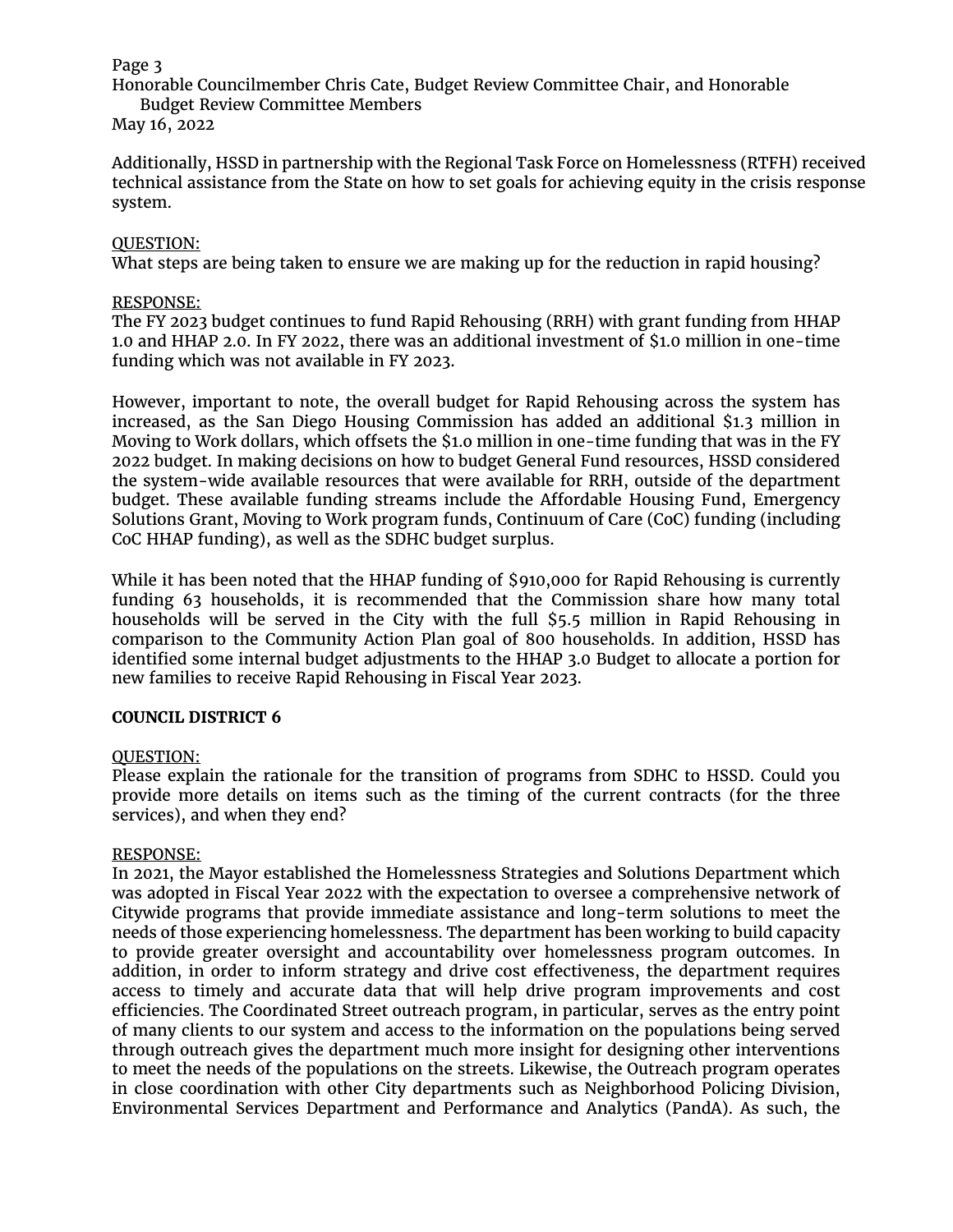Honorable Councilmember Chris Cate, Budget Review Committee Chair, and Honorable Budget Review Committee Members

May 16, 2022

interdepartmental coordination of this program is critical for its success. The City's relationships with other agencies such as Caltrans, Metropolitan Transit System, and the Navy also often play a critical role in both regional and focused coordination efforts for outreach. Similarly, the Family Reunification Program falls under the outreach umbrella. HSSD is also working to expand partnerships with external stakeholders such as the RTFH, County behavioral health and increase the field of other providers.

Three of the contracts will be transferred to HSSD in FY 2023. One of these is the Coordinated Street Outreach Program which requires a Request for Proposal (RFP) that will soon close, and the contract will be brought to committee in June. The other two, which will operate under non-profit agreements, should be executed by June 30, 2022. We are working in close coordination with the Housing Commission to ensure a smooth transition that does not disrupt any programming.

#### QUESTION:

Please provide additional details on the RFP, when is it due? When would the city start to oversee the contract? Is there any overlap? What are the plans to ensure a smooth transition?

### RESPONSE:

The RFP is scheduled to close May 15, 2022 at which time a panel will review the respondents, negotiate an award and bring forward to Council for approval at the end of June for a July first start date. The city will be working with SDHC and all providers to ensure a smooth transition. Likewise, the city has recruited for an Outreach Program Manager who will be on board by the beginning of the fiscal year and will oversee the transition, focusing on maintaining continuity of care for those currently served through the program.

#### QUESTION:

SDHC has six to seven employees that are managing these contracts. Do we have the staff to take on these programs?

#### RESPONSE:

As a new department, we are building capacity to effectively administer programs and services that will increase not only the crisis response system but the overall system of care. The department is currently in the hiring/interview stages for two additional positions to help oversee contracts and outreach which will bring the departments staff count to 12. In addition, the proposed budget includes three additional FTEs which will enable us to better manage data, contracts and have expanded capacity for processing invoices.

#### QUESTION:

Is there a cost benefit analysis for the shallow subsidy? If so, could you please provide more detail regarding it?

#### RESPONSE:

While shallow subsides are a cost-effective way of keeping people from falling into homelessness, when embarking on a shallow subsidy program for any population, but in particular seniors, a long-term sustainable funding source needs to be considered or the program could have catastrophic effects once the funding source ends. At the moment HSSD does not have a sustainable funding source that would enable the necessary long-term impact of a program such as this; however, as a Rental Assistance Program, we would be happy to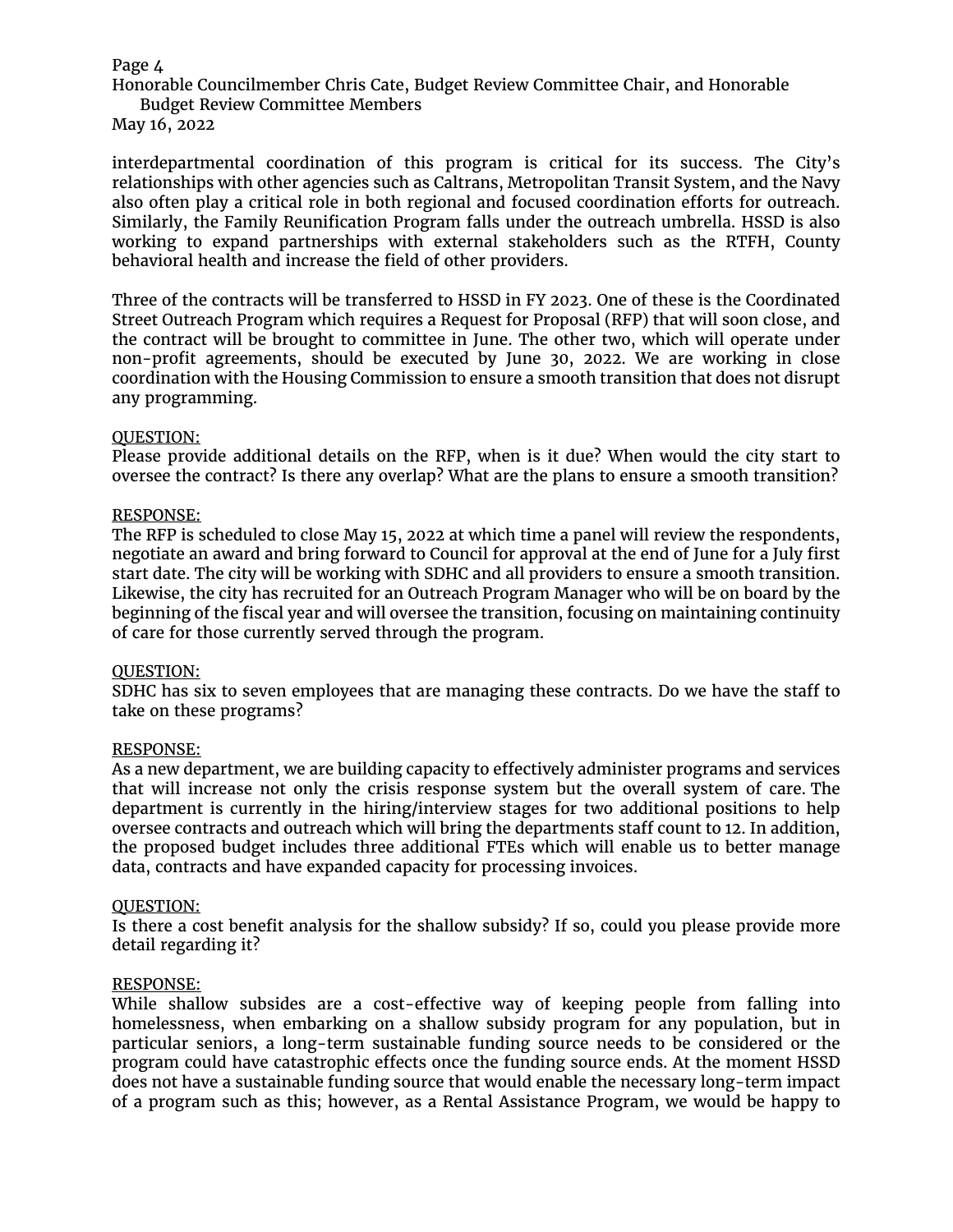Honorable Councilmember Chris Cate, Budget Review Committee Chair, and Honorable Budget Review Committee Members

## May 16, 2022

work with the San Diego Housing Commission if they would like to consider this type of programming with some of their federal funding that may be utilized as a more sustainable resource.

#### **COUNCIL DISTRICT 8**

#### QUESTION:

We're only discussing the general fund budget, but there are a lot of other funding sources and we need to ensure there is adequate Council oversight and transparency. What's the longterm vision for the budget process for this department?

#### RESPONSE:

The HSSD department budget is made up of many funding sources. HSSD has presented on both General Fund and Grant funding in the Volume 1 narrative, including a breakdown of the department's programs and their associated funding sources and amounts. The department brings all funding to Council for approval and appropriation and will be bringing our newest grant, HHAP 3.0, to Council in June 2022. In addition, the department is ensuring we provide a comprehensive overview of department spending both from General Fund and Grant funding quarterly through the quarterly monitoring process with information also sent directly to the Land Use and Housing Committee as well as Council.

### QUESTION:

Would the department consider working on developing a public platform that is accessible in multiple languages, and regularly updated by the department, to inform residents about any outreach activities that are occurring in each neighborhood and includes all organizations and City Departments involved with homelessness outreach and the results from these outreach events?

## RESPONSE:

Yes, the department would be willing to consider working on the development of this public platform.

#### QUESTION:

San Diego Housing Commission Outreach staff have identified hot spots in District 8. How will the department move forward with the Housing Commission to prioritize these hot spots in District 8?

#### RESPONSE:

HSSD is currently hiring an Outreach Manager position to oversee all outreach programs in partnership with SDHC and all providers. The HSSD Outreach Manager will also work with all Council District Offices to ensure equitable and comprehensive coordination of services that will be data driven.

Rolando Charvel Department of Finance Director and City Comptroller

RC/ff